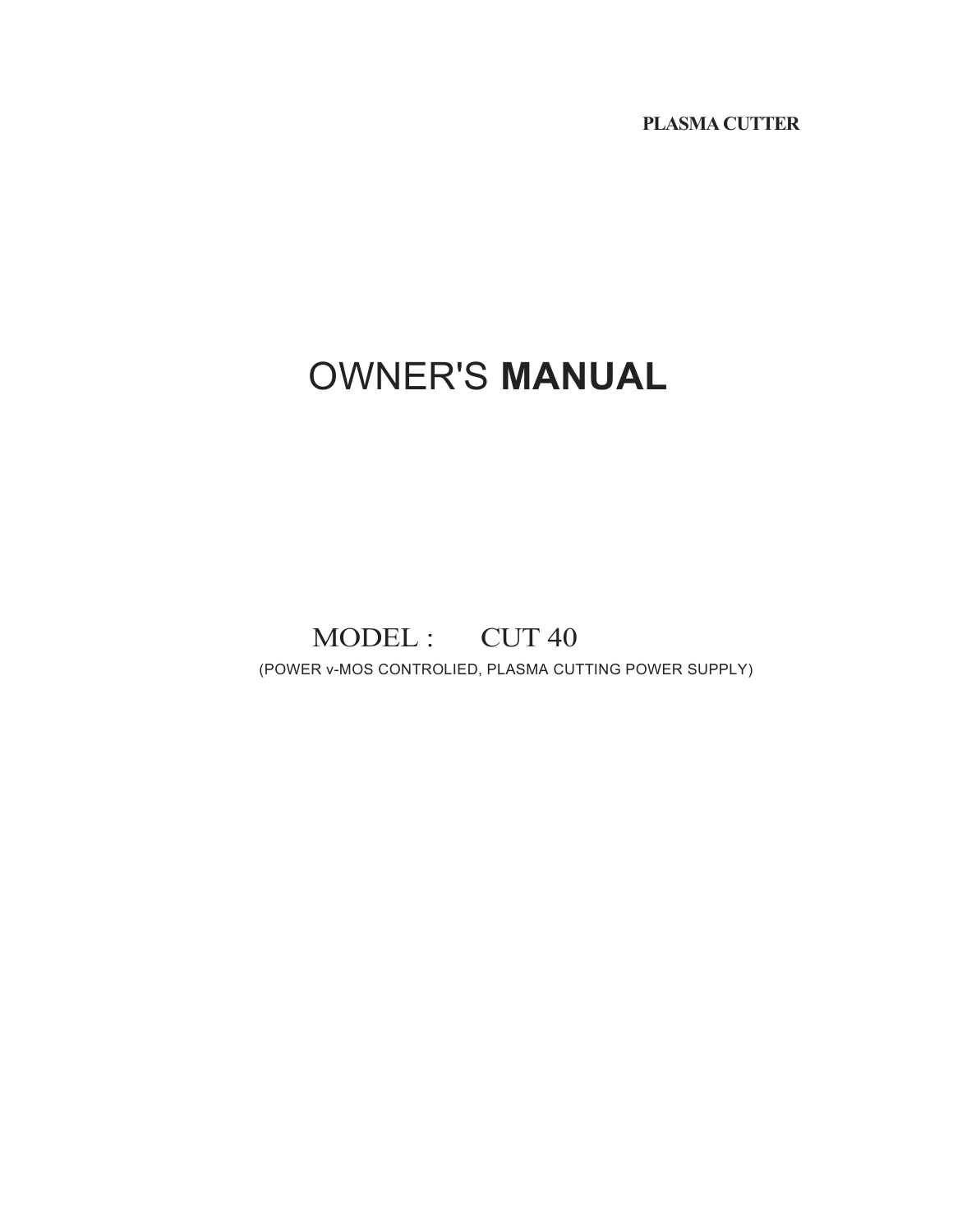#### **PRODUCTS INTRODUCTION**

#### **Congratulations for your purchase.**

CUT 40are made by international most advantaged invert technology .50Hz/60Hz frequency is inverted to high frequency (frequency is over 100KHz) by V-MOSFET, then reduce voltage and commute current, inverter power supply generates powerful DC welding current through PWM technology. Because inverter technology of switch power is used,volume and weight of main transformer has reduced substantially and efficiency has been increased by 30%. Piloting arc system can strike arc easily with principle of high frequency oscillation .It has functions that it can supply gas ahead and turn off gas delayed, cutting machine has characteristics as following:

- 1. Stabilizing.
- 2. Reliability.
- 3. Lightness.
- 4. Energy-saving and no noise.
- 5. High cutting speed.
- 6. Cutting smoothly and no polish demands.

Cutting machine can be used widely; it is suitable for cutting stainless Steel, alloy steel, mild steel, copper and other color metal materials.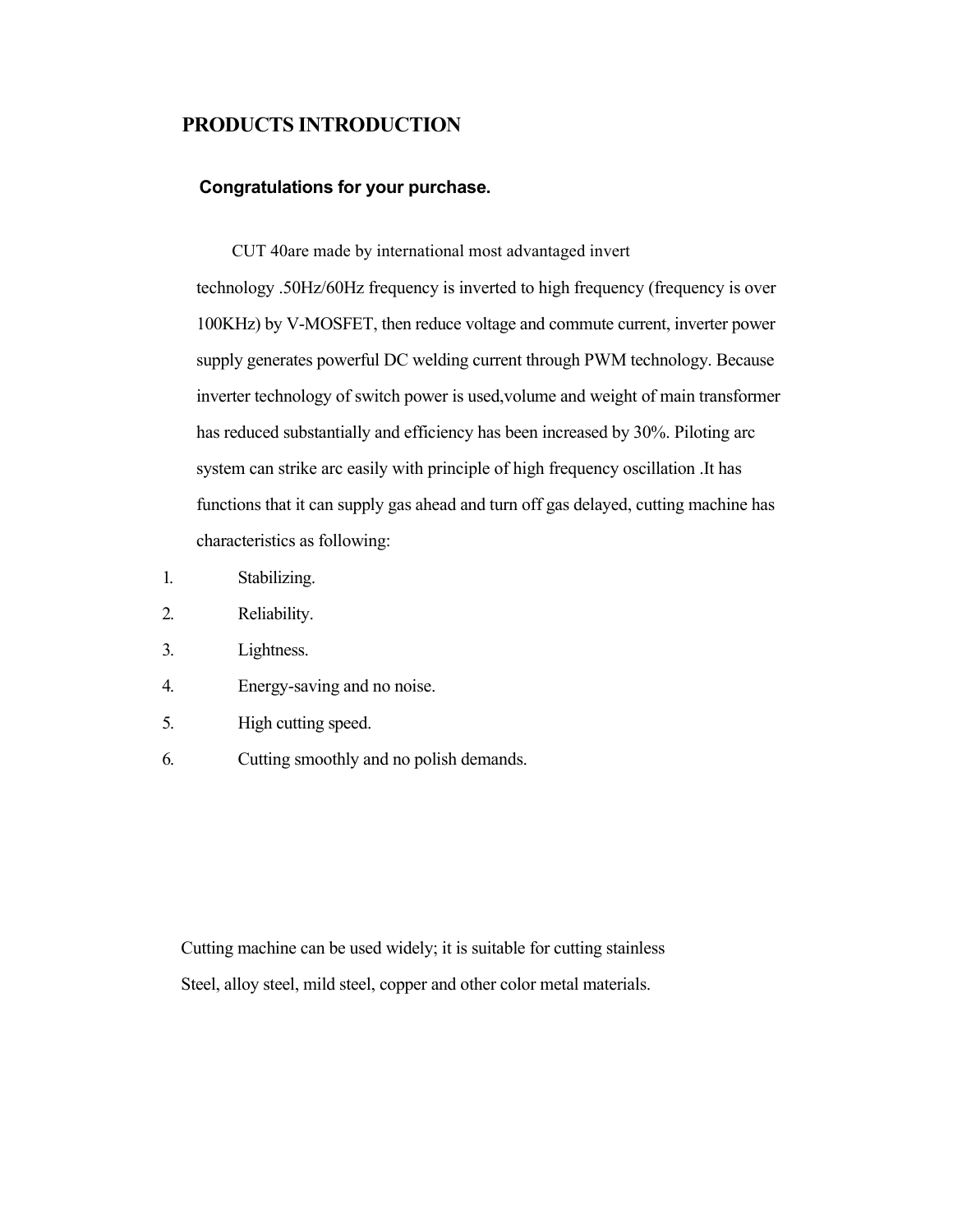#### **MAIN TECHNICAL DATA**

| $\overline{\phantom{a}}$ $\wedge$ $\overline{\phantom{a}}$ $\wedge$ $\wedge$<br>Data<br>Item | CUT <sub>40</sub>                |              |          |
|----------------------------------------------------------------------------------------------|----------------------------------|--------------|----------|
| Power voltage $(v)$                                                                          | 1 phase $110V \pm 15\%$<br>phase | $\mathbf{1}$ | 220V±15% |
| Frequency (Hz)                                                                               | 50/60                            |              |          |
| No-load voltage (v)                                                                          | 370-405                          |              |          |
| Rated input current (A)                                                                      | 47.9                             |              | 29.9     |
| Rated output voltage (v)                                                                     | 93.2                             |              | 96       |
| Frequency (Hz)                                                                               | 50/60                            |              | 50/60    |
| Output current regulation (A)                                                                | 14-33                            |              | 14-40    |
| Duty cycle                                                                                   | 60%                              |              |          |
| Pilot arc model                                                                              | HF oscillating                   |              |          |
| Burner inter diameter (mm)                                                                   | 1.0                              |              |          |
| Pressure of air compressor (kg)                                                              | $4 - 5$                          |              |          |
| Thickness (mm)                                                                               | $1-12$                           |              |          |
| Weight (kg)                                                                                  | 9                                |              |          |
| Dimensions (mm)                                                                              | 371x153x232                      |              |          |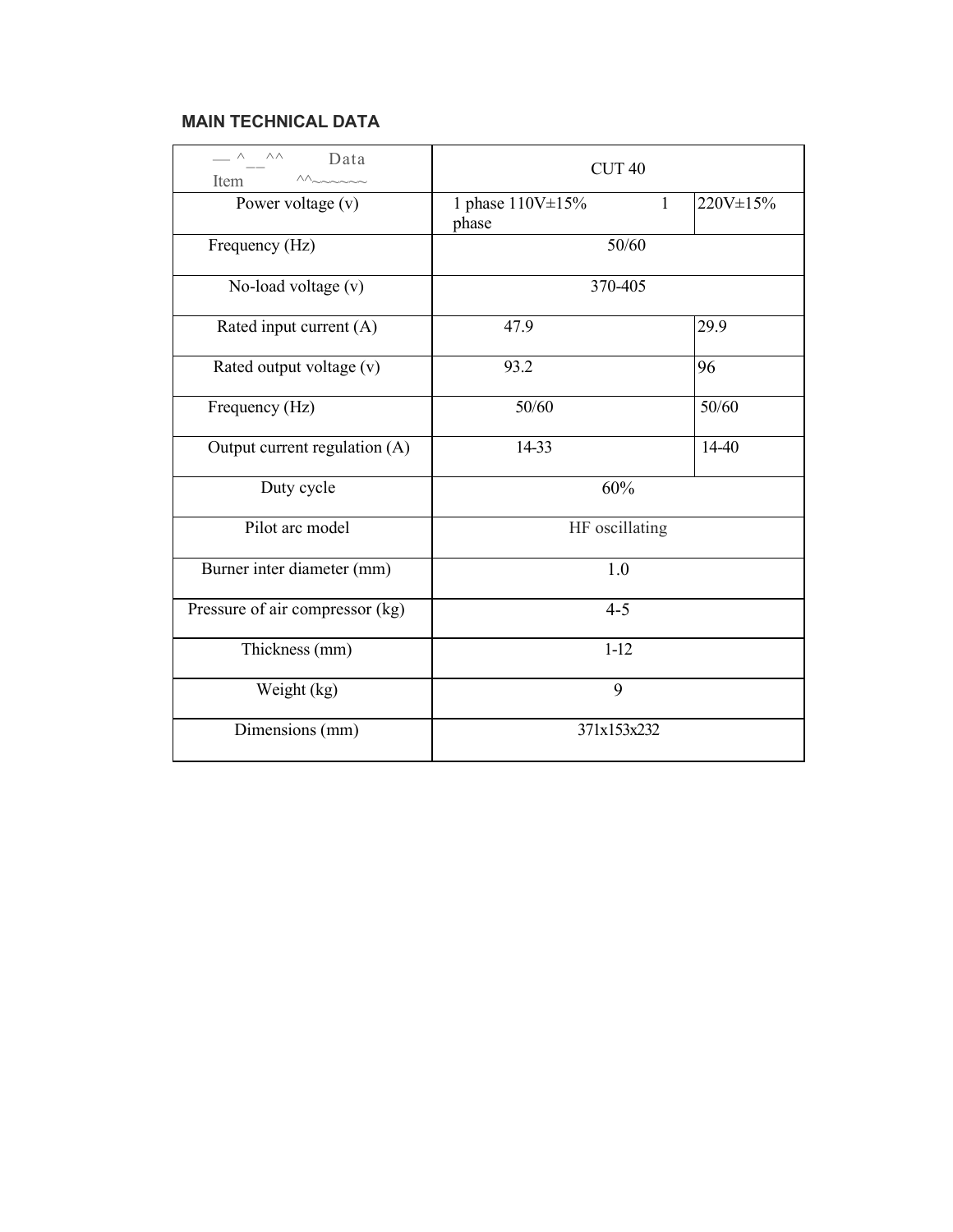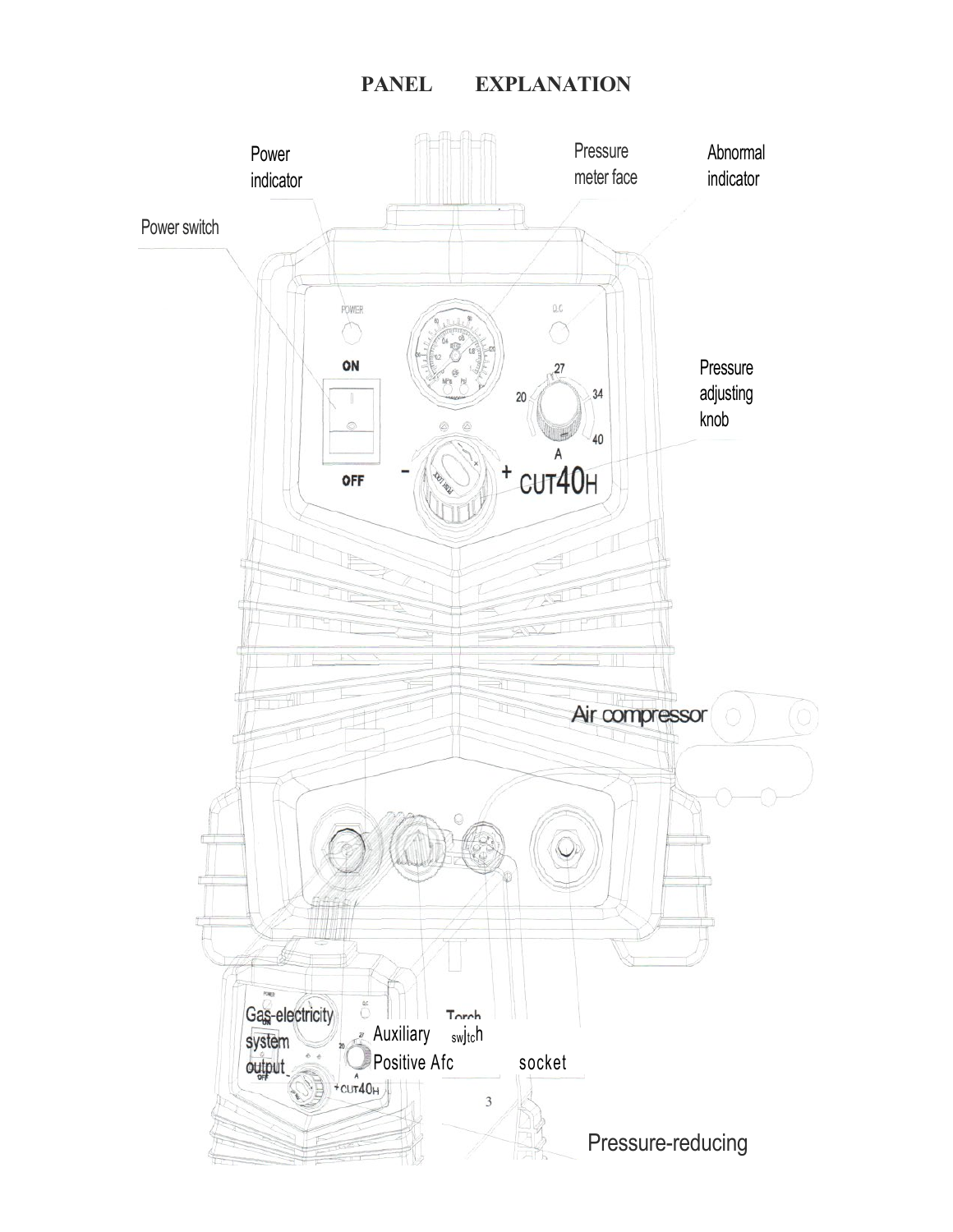The panel picture above is for reference only. If any difference with the real machine, please follow with the real machine.

#### **INSTALLATION**

#### **Input cable connection (enclose installing diagram)**

- 1. Every machine has been disposed a power cable which must be connected to coordinated voltage class in compliance according to input voltage of cutting machine .If cutting machine whose power voltage is 220V is connected wrong to AC 380V, that will cause components of inter-machine are burned up.
- 2. Make sure power cable is connected to power switch reliably and prevent from oxidizing.

Make sure power voltage is inside the waved range.

#### **Output cable connection**

- 1. Make sure tube of pressed air is connected to copper connector by high-pressure rubber tube firmly.
- 2. Make sure copper screw of another end of torch is connected to gas-electrify integration terminal then tighten them clockwise relation (prevent from leaking gas). Mobile plug of another end of earth cable is connected to positive terminal of front panel then tighten it.
- 3. Make sure air plug of torch is connected to switch connector of panel (If it is pilote-arc cutter, pilote-arc cable of torch is connected to terminal of pilote-arc wiring column.)

#### **CHECK**

- 1. Check if cutting machine is grounded reliably according to standard.
- 2. Check if all connectors are connected firmly.
- 3. Check if power voltage is correct.

#### **OPERATION**

- 1. Open the power switch of front panel; make the power switch is in "on" position .At this time indicator of power switch is on. Screen will show the current volume.
- 2. Adjust the gas pressure and make it is adequate to machine, open the valve of pressed air.
- 3. Press the control knob of torch, electromagnetic valve is starting, sound of HF arc-striking can be heard and burner of torch should flow out gas (Burner of pilote-arc cutter should spurt fire)
- 4. Make sure cutting current is adequate to machine according to thickness of cutting piece.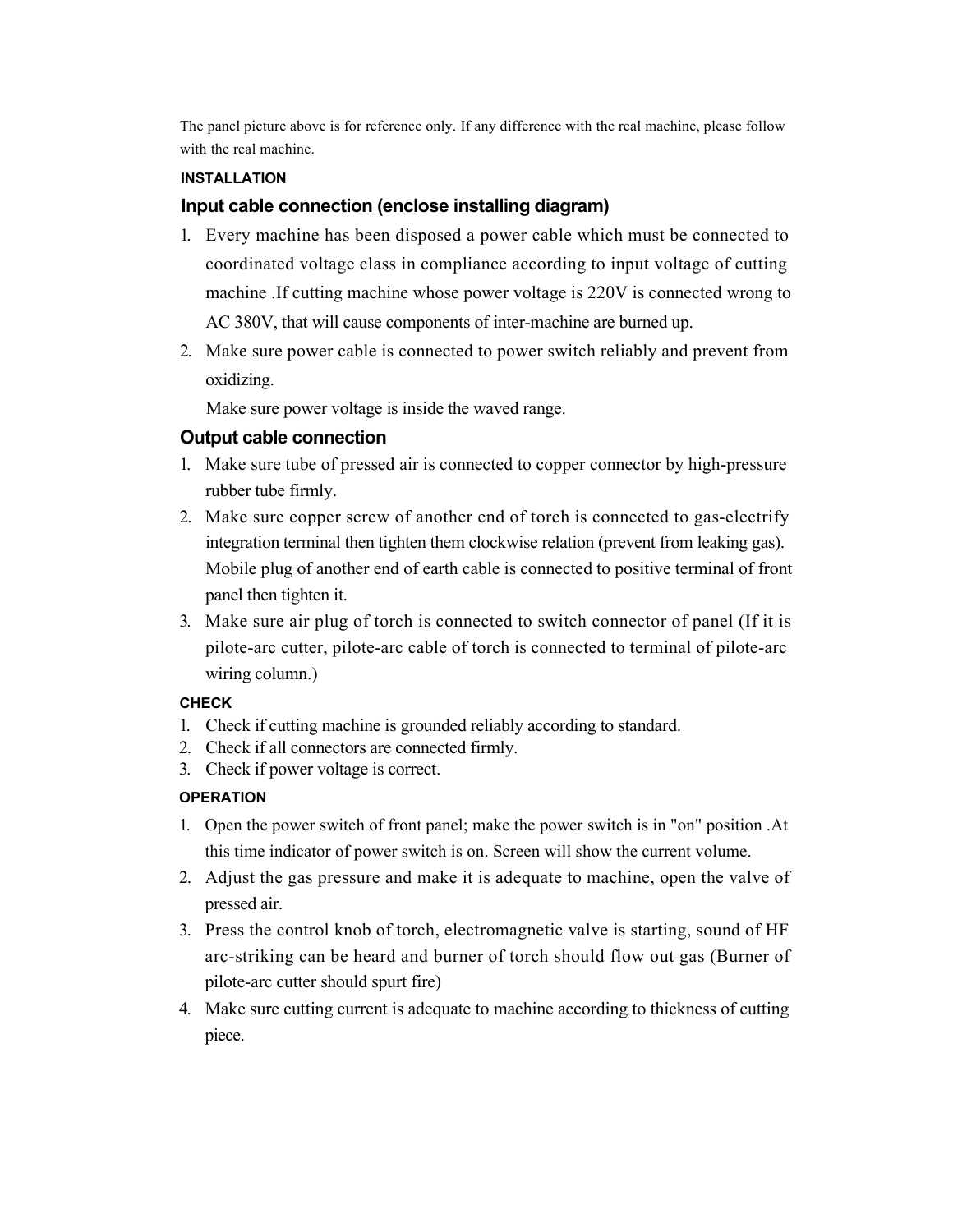5. It is 1mm from copper tip to work piece (it is further if it is arc-supporting cutter.), press knob of torch and burn and strike arc, sparks of HF arc striking will diminished immediately. User can begin to cut.

#### INSTRUCTION **NOTES**

#### Operation environment

- 1. The cutting machine cam performs in environment where conditions are particularly harsh and with outside temperature between -10 and +40 degrees centigrade with a dampness level of max 80%.
- 2. Avoid using in sunshine and dropping environment.
- 3. Keep machine dry and avoid water into machine.
- 4. Do not use the cutting machine in environment where condition is polluted with high concentration of dust or corrosive gas in the air.

#### **SAFETY**

1. Make sure the working area is adequately ventilated.

Cutting machine is light and its structure is compact and the electromagnetic fields generated the high current .So natural wind is not satisfy to cool down components, there are two axial-flow fan in inter-machine in order to force to cool down it. NOTES: Exhaust shutter must not in block or covered, it is 0.3 m from machine to environment objects. Make sure keep improving ventilated situation, it is very important to machine.

2. No over-load!

Limited to cutting current strictly according to max allowable current with all kinds of duty cycles.

Do not exceed load working in order to prevent from shorting use lifetime of cutting machine even burning up machine.

3. No over-voltage!

Power voltage range of cutting machine is according to main technical data sheet. Voltage automatic compensation circuit will prevent from exceeding allowable arrange .If power voltage is too high, that will damaged to components. User must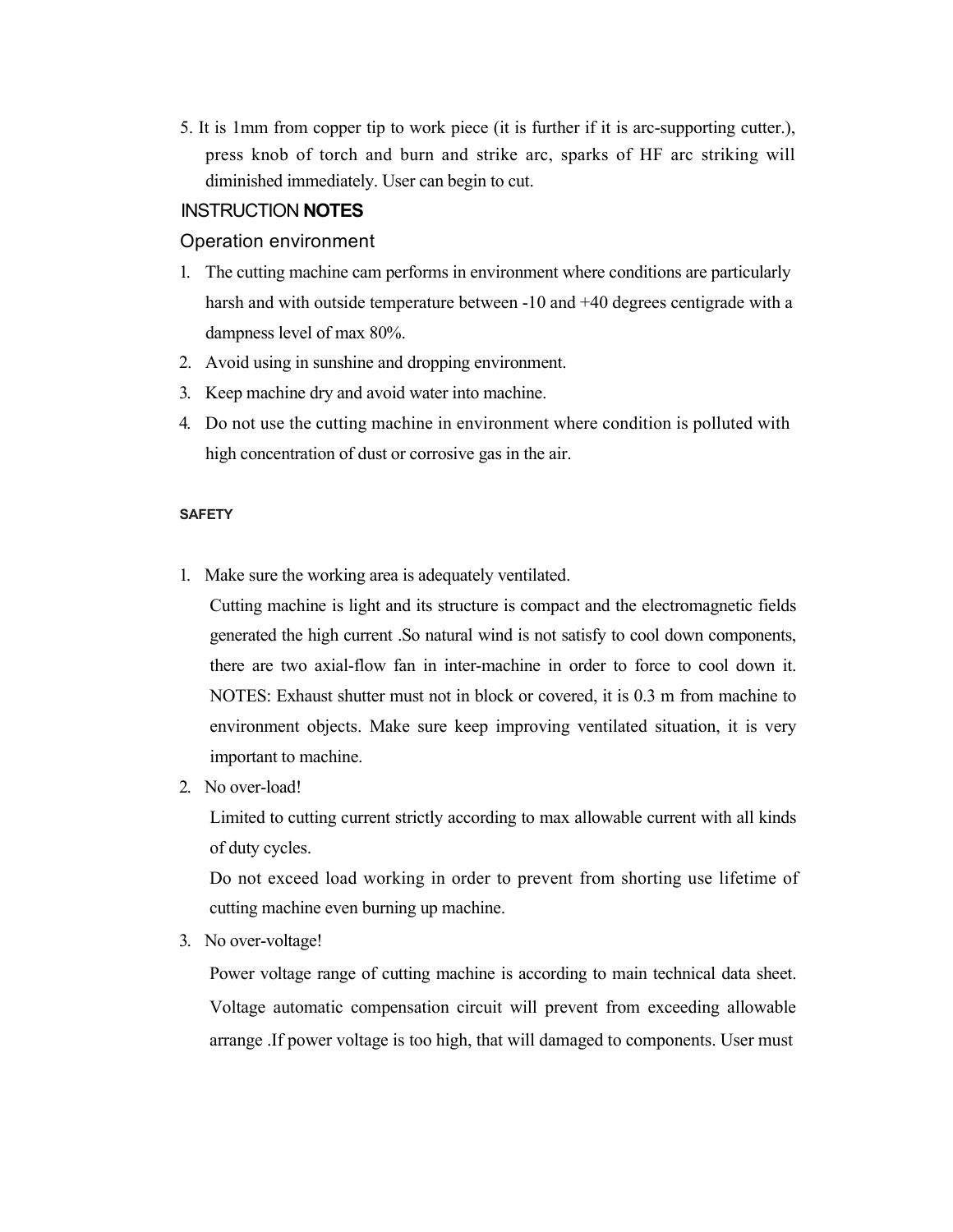be carefully.

- 4. There is a grounding screw, which is marked grounding behind cutting machine. Make sure the mantle is grounded reliably by cable whose section is 6 square millimeter in order to prevent from leaking electrify and bringing electrostatic.
- 5. Inter heat-variable component is starting if machine is exceeded in duty cycles. That will cause-cutting machine will stop working suddenly and inter red diode is lit. User need not break the circuit and the fan may continue working in order to cool down the machine. Once temperature is reduced to allowable arrange, machine can be operated again.

#### **CUTTING NOTES**

- 1. Make sure copper tip must not connect to work piece directly when user is cutting. Torch should be inclined and it is 1 mm from inter-hole of copper tip to work piece in order to protect copper tip.
- 2. As arc-supporting cutting machine, if arc-supporting frequency is down or there is no arc supporting, user may be get rid of oxidized film of inter electrode by abrasive paper. Then machine will be operated normally.

#### **MAINTENANCE AND CHECK TROUBLE**

#### **Maintenance**

1. Remove dust by compressed air regularly .If cutting machine is placed in

environment where condition is polluted with smoke and dust, cutting machine must be removed dust every day.

- 2. Pressure is adequate to cutting in order to protect little components.
- 3. Check the electrify connectors and make sure the connectors are connected firmly (specially connect and insert components), tighten the connectors
- 4. Avoid water into machine and machine become damp, or the machine must be dried in time and measured insulation by meter. After there is no problem, the machine can be operated.
- 5. If the machine will not be used long time, it should be put in its own packing box